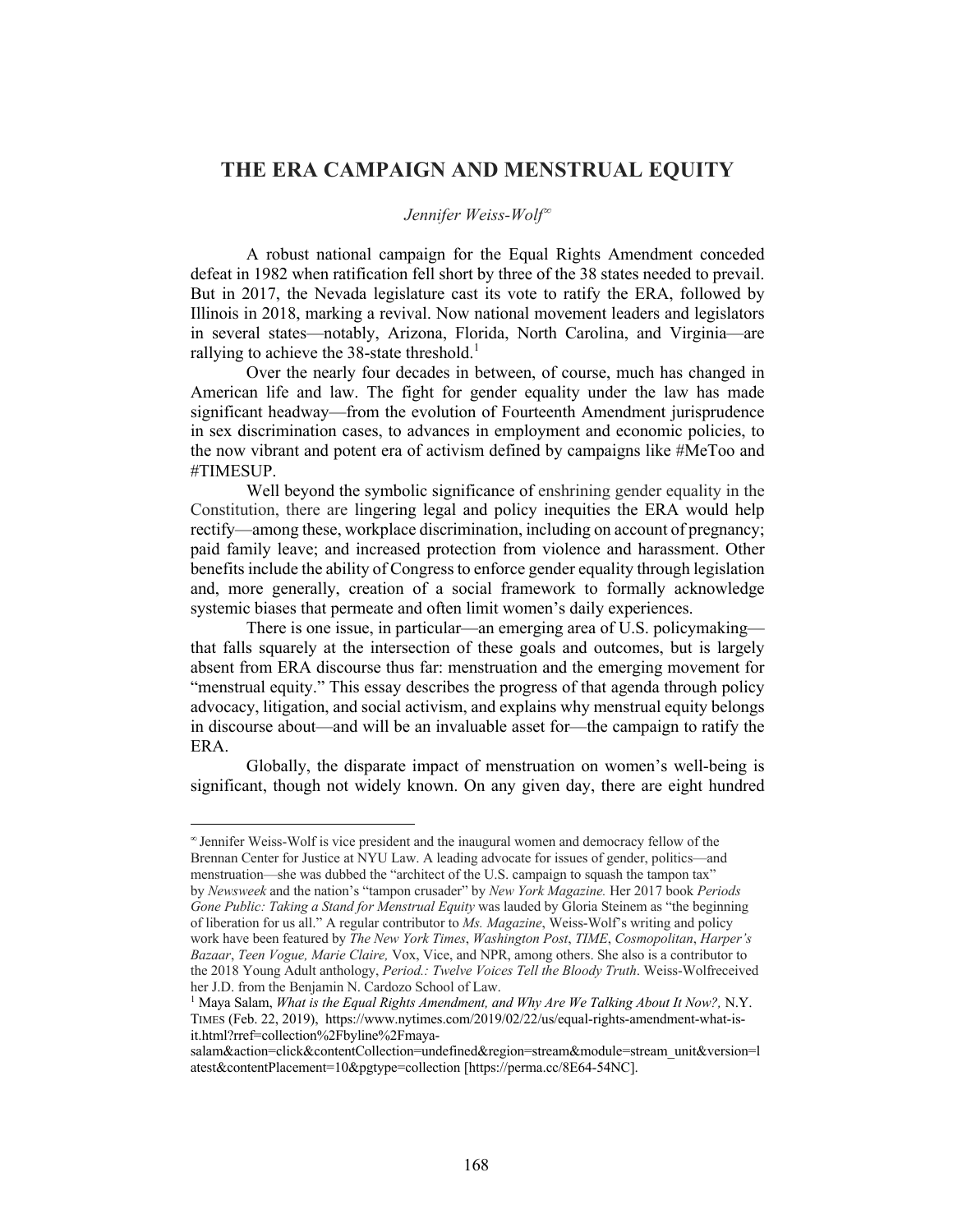l

million people on the planet who are menstruating, of whom at least five hundred million lack adequate resources—basic supplies, facilities, information, support for managing their periods.2 Stigma, often rooted in misogyny, is part of the cause. So too is disproportionate poverty among women and girls. The result is denial of key opportunities for equality—educational, economic, and social.

The United States is not immune to this problem—quite the contrary. It is only recently that we've begun to publicly understand and reflect in our laws that many populations here also struggle with compromised menstrual access and the burden of shame:

- For the nearly one in five American teenagers who live in poverty,<sup>3</sup> lack of menstrual products and support can lead to compromised health, lost classroom time, and even disciplinary intervention.4
- Those experiencing homelessness report isolation and/or infection caused by using tampons and pads for longer than recommended or by improvising with items such as paper bags or newspapers.<sup>5</sup>
- Incarcerated individuals and those held in detention or correction systems lack agency to manage menstruation and often must beg or bargain for basic hygiene needs, which still may be denied, part of a degrading and dehumanizing power imbalance.<sup>6</sup>

Since 2015, a policy movement for menstrual equity in the U.S. has gained extraordinary bipartisan traction. Laws mandating menstrual access and affordable products have been enacted in major cities like New York, Chicago, and Los Angeles, in more than a dozen states, and even by the current U.S. Congress. In crafting and advancing this agenda, advocates have succeeded in convincing lawmakers that menstrual policy is a critical component of gender equity and equal opportunity.

Among the specific gaps that have been identified and are starting to be addressed through legislative or regulatory intervention:

<sup>2</sup> *See* UNICEF & WORLD HEALTH ORG., 25 YEARS: PROGRESS ON SANITATION AND DRINKING WATER: 2015 UPDATE AND MDG ASSESSMENT 45 (2015),

http://files.unicef.org/publications/files/Progress\_on\_Sanitation\_and\_Drinking\_Water\_2015\_Update .pdf [https://perma.cc/Z3M5-MTE9]; Tanya Barron, *800 Million Women and Girls Are on Their* 

*Period Right Now—Let's Talk About It*, IBT (Oct. 11, 2017), https://www.ibtimes.co.uk/800-millionwomen-girls-are-theirperiod-

right-now-lets-talk-about-it-1642606 [https://perma.cc/E3SV-ZHGD].

<sup>&</sup>lt;sup>3</sup> HEATHER KOBALL & YANG JIANG, NAT'L CTR. FOR CHILDREN IN POVERTY, BASIC FACTS ABOUT LOW-INCOME CHILDREN (2018), [https://perma.cc/BKV5-QWCP].

<sup>4</sup> Anna North, Sc*hools Don't Know How to Handle Girls' Menstrual Periods and their Education is Suffering Because of It*, VOX (May 4, 2018), [https://perma.cc/VF74-BE4V].

<sup>5</sup> Janet Upadhye, *This Is How Homeless Women Cope with Their Periods*, BUSTLE (Oct. 18, 2016), [https://perma.cc/29EW-3G86].

<sup>6</sup> Chandra Bozelko, *Prisons that Withhold Menstrual Pads Humiliate Women and Violate Basic Human Rights*, THE GUARDIAN (June 12, 2015), [https://perma.cc/SZ86-XR2Q].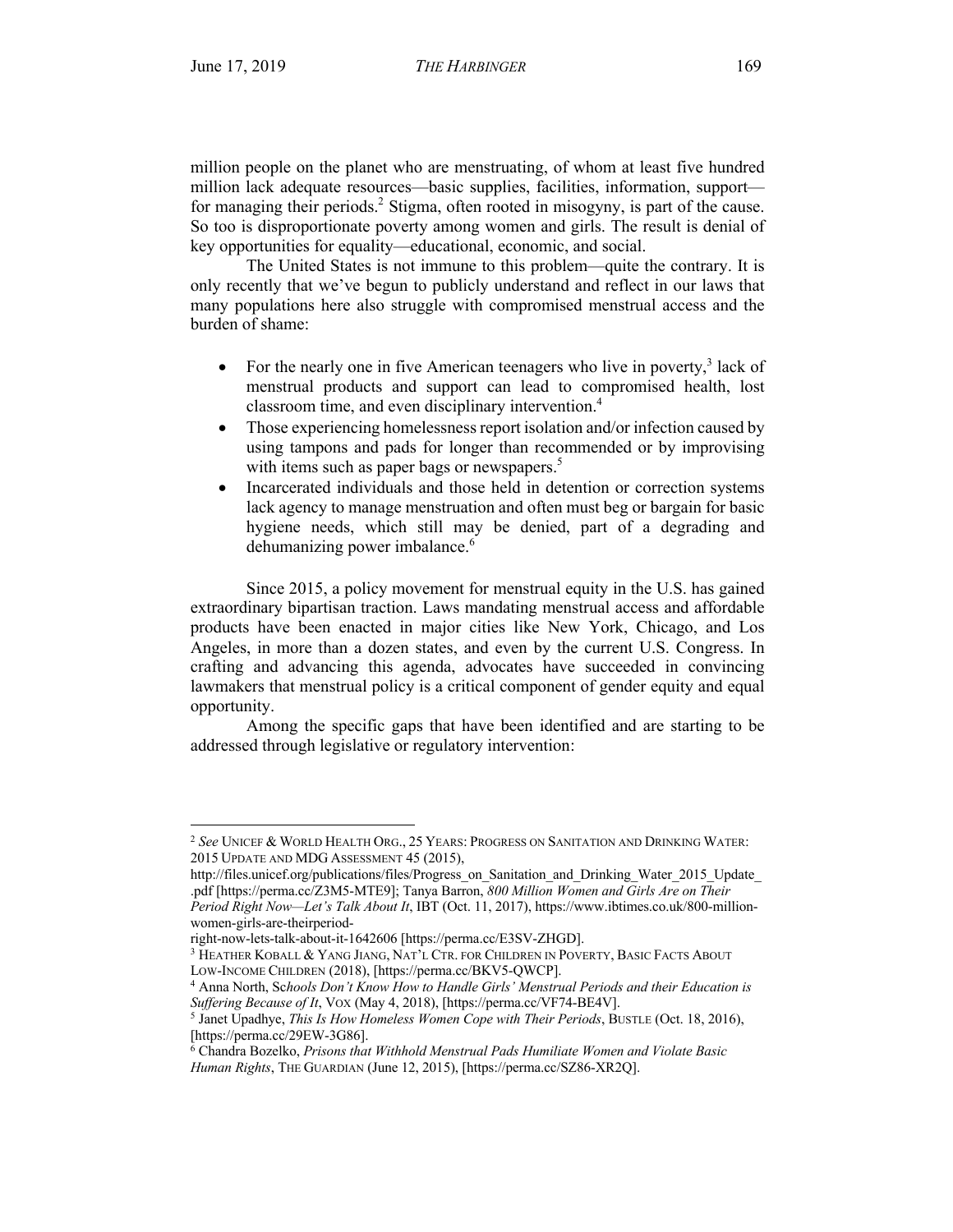1. Menstrual products generally are not designated as allowable budgetary expenses for publicly funded shelters or crisis and emergency centers.

In 2016, U.S. Congresswoman Grace Meng (D-NY) persuaded the Federal Emergency Management Agency of the Department of Homeland Security to allow shelters and crisis centers to purchase menstrual products with federal grant funds.<sup>7</sup> Those covered by this rule include people who are impacted or displaced by natural disasters.<sup>8</sup>

2. Menstrual products are not provided in a consistent or fully accessible way in correction and detention facilities.

Colorado mandated funding in its budget for tampons in state prisons starting in 2017.<sup>9</sup> Several states—Connecticut, Kentucky, Maryland, New York, and Virginia, among them—passed laws in 2018 mandating that state prisons and local jails provide free menstrual products.<sup>10</sup> Arizona did so by a Department of Correction rule after legislation stalled.<sup>11</sup> And in the U.S. Congress, the FIRST STEP Act, a broad prison reform bill which includes a menstrual access provision, was enacted on December 21, 2018.<sup>12</sup>

3. The IRS tax classification status of menstrual products as a non-medical device has prevented them from being included in Health Savings or Flexible Spending Account pre-tax allowances.

Under the Restoring Access to Medication and Modernizing Health Savings Accounts Act of 2018 (H.R. 6199), sponsored by Congresswoman Lynn Jenkins (R-KS) and passed by the House in July 2018, menstrual products would be covered as

<sup>7</sup> Press Release, Congresswoman Grace Meng, FEMA to Permit Homeless Assistance Providers to Purchase Feminine Hygeine Products – Such as Tampons and Pads – With Federal Grants, Mar. 1, 2016, https://meng.house.gov/media-center/press-releases/meng-fema-to-permit-homelessassistance-providers-to-purchase-feminine [https://perma.cc/L8YF-H3JL]. <sup>8</sup> *Id.*

<sup>9</sup> Jesse Paul, *Women in Colorado prisons will get free tampons under amendment that offers "a small piece of dignity,"* DENVER POST (May 3, 2017)*,* https://www.denverpost.com/2017/05/03/coloradoprisons-free-tampon-amendment/ [https://perma.cc/G25R-79BX].

<sup>&</sup>lt;sup>10</sup> BRAWS: BRINGING RESOURCES TO AID WOMEN'S SHELTERS, PERIODS, POVERTY, AND THE NEED FOR POLICY: A REPORT ON MENSTRUAL INEQUITY IN THE UNITED STATES 11 (2018),

https://cdn.ymaws.com/www.law.udc.edu/resource/resmgr/LegClinic/2018\_periods\_policy\_report.pd f [https://perma.cc/2XE8-WBVR].

<sup>11</sup> Amy Held, *Arizona Department of Corrections Changes Sanitary Pad Policy Following Backlash*, NAT'L PUB. RADIO (Feb. 15, 2018), https://www.npr.org/sections/thetwo-

way/2018/02/15/586134335/arizona-department-of-corrections-changes-sanitary-pad-policyfollowing-backlash [https://perma.cc/EJX7-GM92].

<sup>&</sup>lt;sup>12</sup> Eleanor Goldberg, *Women Often Can't Afford Tampons, Pads in Federal Prisons. That's About to Change.*, HUFFPOST (Dec. 20, 2018), https://www.huffingtonpost.com/entry/the-new-criminaljustice-bill-provides-free-tampons-pads-in-federal-prisons\_us\_5c1ac0a0e4b08aaf7a84ac38 [https://perma.cc/QBJ9-ZFWY].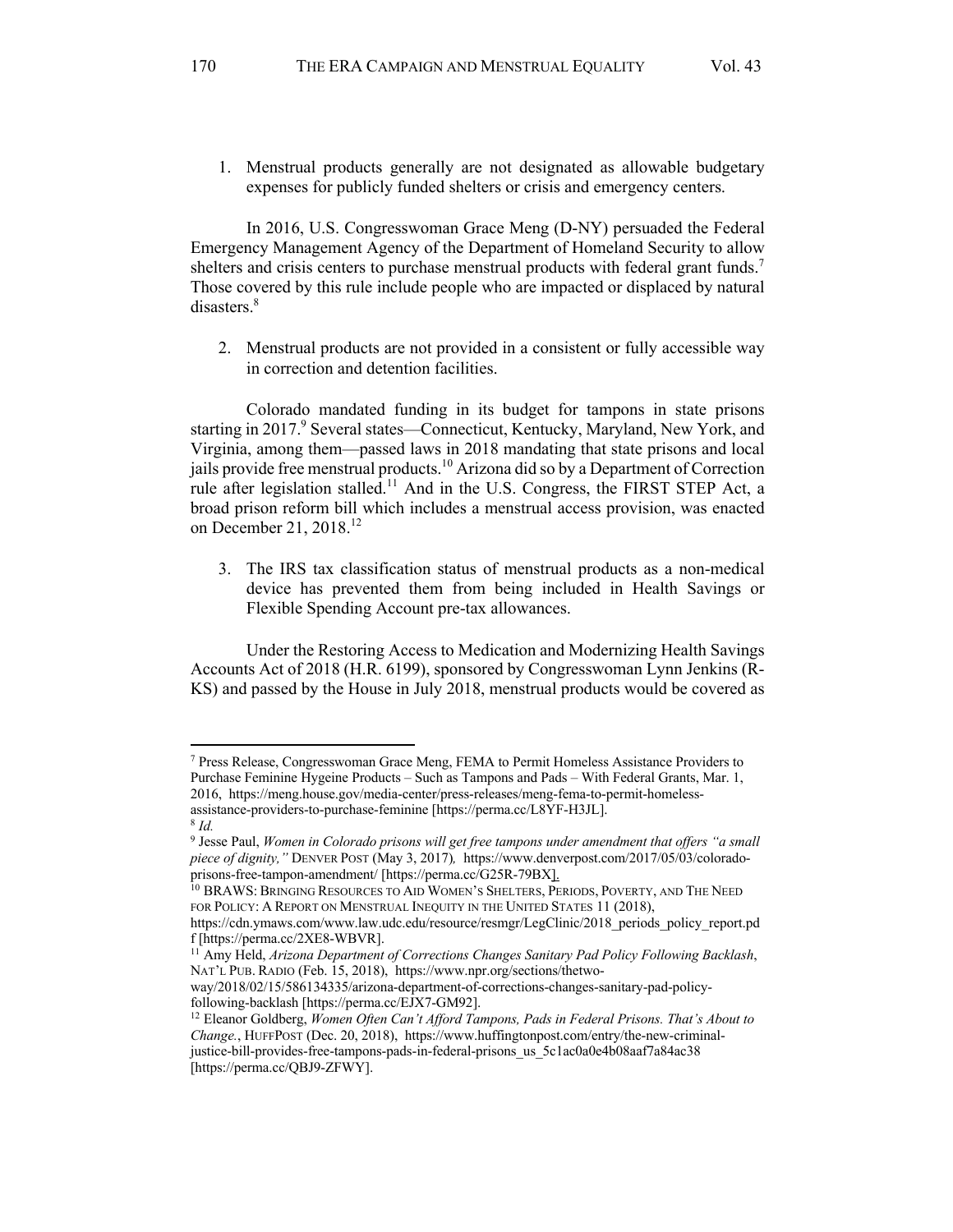a qualified expense by Flexible Spending and Health Savings accounts, repealing the limitation otherwise posed by the IRS classification.<sup>13</sup>

4. Menstrual health interventions, including availability of products, are not addressed in laws governing schools or workplaces.

On January 1, 2018, laws went into effect in California and Illinois making menstrual products freely available in public schools.<sup>14</sup> In the "Women's Opportunity Agenda for New York" issued by Governor Cuomo in January 2018, a provision to require free menstrual products in public schools for students in grades 6-12 became law. <sup>15</sup> And another nine states plus Washington, D.C. have proposed similar legislation: Connecticut, Maryland, Michigan, South Carolina, Tennessee, Virginia, Washington, West Virginia, and Wisconsin.<sup>16</sup> In Congress, a bill was proposed in October 2018—the Giving Increased Resources to Learning Students (GIRLS) Act (H.R. 6953)—that would extend the use of funding from Title IV of the Elementary and Secondary Education Act of 1965 (20 U.S.C. 7112) for menstrual supplies.<sup>17</sup>

5. In thirty-five of the fifty states (as of January 1, 2019), menstrual products are not classified as a necessity and therefore are not sales tax exempt—a levy popularly known as the "tampon tax."<sup>18</sup>

Of the fifteen states that currently do not tax menstrual products, five implemented this practice via a national petition and related advocacy campaign launched in 2015; these are Connecticut, Florida, Illinois, Nevada, and New York.<sup>19</sup> The Washington, D.C. Council and the Chicago City Council have also passed and implemented ordinances to do the same. $20$  Among the states that have proposed (but

<sup>&</sup>lt;sup>13</sup> Restoring Access to Medication and Modernizing Health Savings Accounts Act of 2018, H.R. 6199, 115th Cong. (2018), https://www.congress.gov/bill/115th-congress/house-bill/6199 [https://perma.cc/RQN4-QEGN].

<sup>14</sup> Katie Mitchell, *Free Tampons Are Coming to Public Schoolers In CA & IL, Thanks to New Laws,*  BUSTLE (Jan. 11, 2018), https://www.bustle.com/p/free-tampons-are-coming-to-public-schoolers-incalifornia-illinois-thanks-to-new-laws-7857412 [https://perma.cc/FRA8-FWGA].

<sup>&</sup>lt;sup>15</sup> Office of New York Governor Andrew Cuomo, Press Release, Governor Cuomo Unveils the 2018 Women's Agenda for New York: Equal Rights, Equal Opportunity, Jan. 11, 2018,

https://www.governor.ny.gov/news/governor-cuomo-unveils-2018-womens-agenda-new-york-equalrights-equal-opportunity [https://perma.cc/YND2-N9SC].

<sup>16</sup> BRAWS: BRINGING RESOURCES TO AID WOMEN'S SHELTERS, *supra* note 16, at 11.

<sup>17</sup> GIRLS Act, H.R. 6953, 115th Cong. (2018), https://www.congress.gov/bill/115th-congress/housebill/6953 [https://perma.cc/8XLF-PW83].

<sup>18</sup> Maya Salam, *Goodbye, Tampon Tax (at Least for Some)*, N.Y. Times (Nov. 9, 2018), https://www.nytimes.com/2018/11/09/health/tampons-tax-periods-women.html

<sup>[</sup>https://perma.cc/6QT6-3WPA].

 $^{19}$  *Id.* 

<sup>20</sup> *See* Avery Anapol, *DC no longer charging sales tax on feminine hygiene products*, THE HILL (Oct. 2, 2018), https://thehill.com/homenews/state-watch/409548-dc-no-longer-charging-sales-tax-onfeminine-hygiene-products [https://perma.cc/C4HU-K4MC]; *see also* Chris Isidore, *Chicago drops*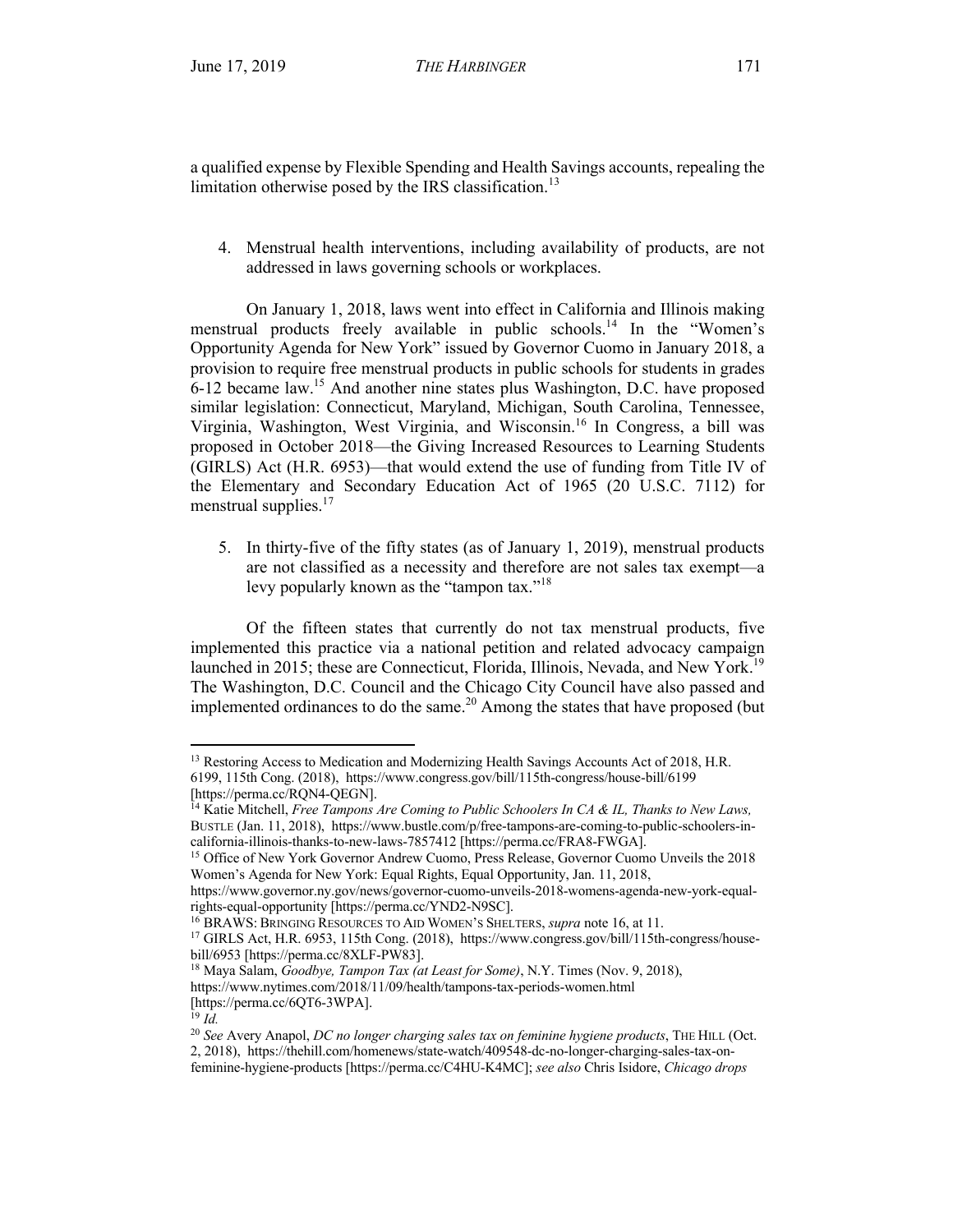not yet succeeded) to fully exempt menstrual products from sales tax are: Arizona, California, Colorado, Georgia, Indiana, Louisiana, Maine, Michigan, Mississippi, Missouri, Ohio, Oklahoma, Rhode Island, Tennessee, Texas, Utah, Vermont, Virginia, Washington, and Wisconsin.<sup>21</sup>

Last summer, U.S. Congresswoman Carolyn Maloney (D-NY) stepped up as the first lawmaker to put forth the proposal that disparities caused by menstruation be included in the ERA platform. This is a strategic and well-timed call, one that the movement's leaders should heed.

Her announcement coincided with the release of her August 2018 report, *Earn Less, Pay More: The State of the Gender Pay Gap and 'Pink Tax' in 2018.* <sup>22</sup> It followed a study issued by the U.S. Government Accountability Office showing that gender-based pricing—the insidious practice by which companies charge more for items marketed to women than similar gender-neutral products or those marketed to men—remains prevalent in the  $U.S.<sup>23</sup>$ 

She explicitly includes the tampon tax in her call for uniform national policies via the Equal Rights Amendment. Maloney states in her report: "The ERA would mean that women would no longer have to fight the pink tax product by product, or fight the gender pay gap job by job or employer by employer, and it would solve intractable problems that a piecemeal approach cannot."<sup>22</sup>

The tampon tax is just one such inequity. The range of menstrual access issues outlined above would also benefit from the sweeping reach of the ERA. Not only would their inclusion in the ERA help achieve more uniform outcomes, as Maloney indicates, but this would raise the visibility of matters of bodily integrity, health, and dignity in a way that fuels further innovation and intervention.

Interpretation of core federal civil rights legislation and the Constitution is also implicated in ways that could enhance menstrual access and health. Consider two recent examples:

• In 2017, a Georgia woman was fired from her job at a 911 call center after leaking menstrual blood on an office chair.  $^{25}$  The federal district court dismissed her claim, finding that she had not adequately alleged discrimination on the basis of sex.<sup>26</sup> On appeal, the ACLU of Georgia argued

*tampon tax*, CNN (Mar. 17, 2016), https://money.cnn.com/2016/03/17/pf/taxes/chicago-tampontax/index.html [https://perma.cc/K4TX-5JHC].

<sup>21</sup> JENNIFER WEISS-WOLF, PERIODS GONE PUBLIC 137 (2017).

<sup>&</sup>lt;sup>22</sup> CAROLYN MALONEY, EARN LESS, PAY MORE: THE STATE OF THE GENDER PAY GAP AND 'PINK TAX' IN 2018, (2018),

https://maloney.house.gov/sites/maloney.house.gov/files/Pink%20Tax%20report%20FINAL.pdf [https://perma.cc/RK7P-6X2L].

 $^{23}$  U.S. Gov't Accountability Office, GAO-18-500, Gender-Related Price Differences for GOODS AND SERVICES (2018), https://www.gao.gov/assets/700/693841.pdf [https://perma.cc/CEE2- CUWF].

<sup>24</sup> MALONEY, *supra* note 22, at 2.

<sup>&</sup>lt;sup>25</sup> Press Release, American Civil Liberties Union of Georgia, ACLU Settles Case on Behalf of Woman Alleging She was Fired for Getting her Period at Work (Nov. 9, 2017),

https://www.acluga.org/en/news/aclu-settles-case-behalf-woman-alleging-she-was-fired-getting-herperiod-work [https://perma.cc/4Q3B-ECXV]. <sup>26</sup> *Id.*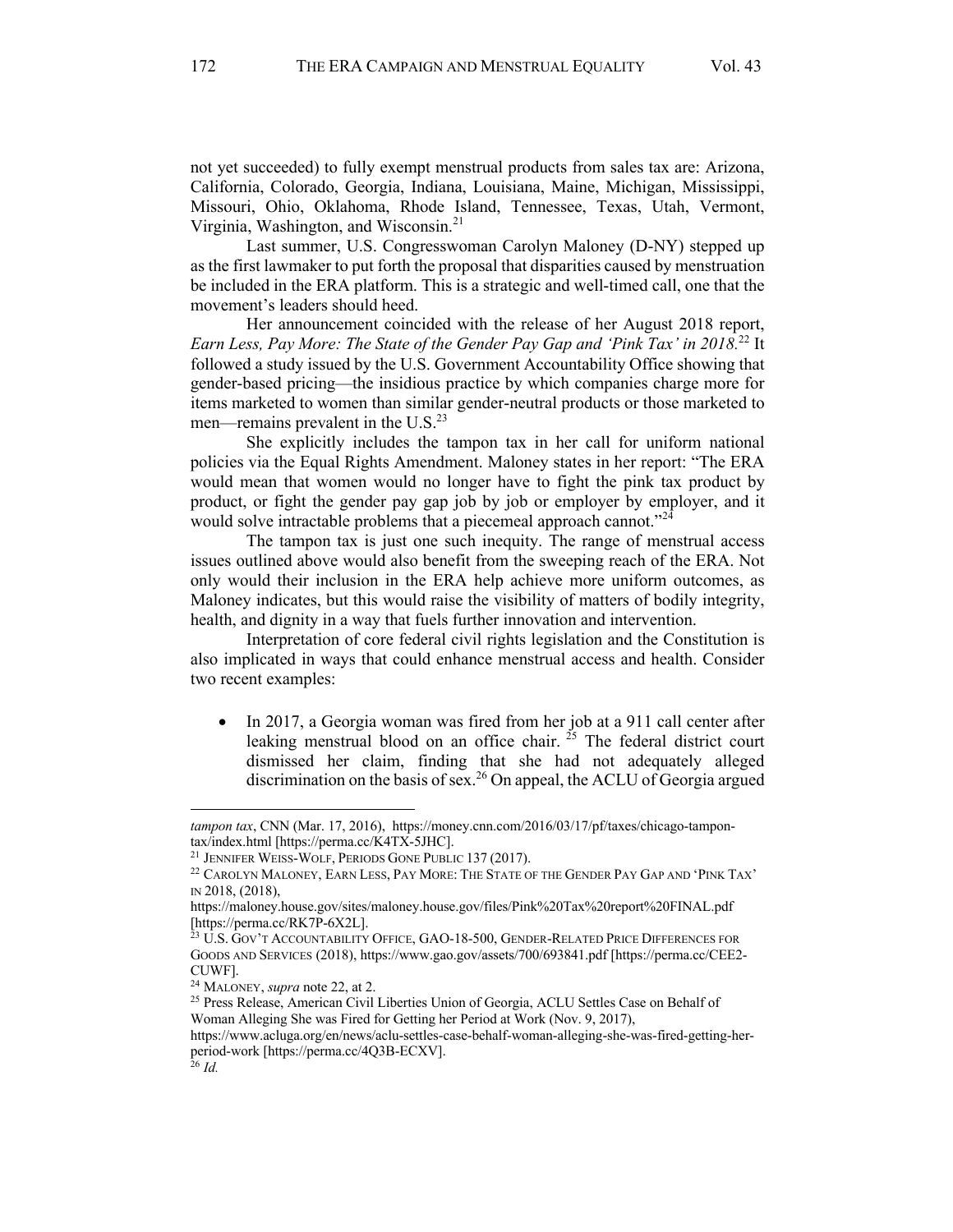that menstruation and menopause should be included under Title VII of the Civil Rights Act's prohibition of workplace discrimination on the basis of sex—in particular, under "pregnancy, childbirth, and related medical conditions."<sup>27</sup> Ultimately the case was settled, so the potency of that argument and the use of pregnancy discrimination law as a tool for advancing menstrual equity remains untested.<sup>28</sup>

• The ACLU of Michigan filed a federal class action lawsuit in 2014 on behalf of eight incarcerated women against Muskegon County's jail.<sup>29</sup> Among the claims—from unsafe physical conditions to abusive protocols carried out by male guards—was refusal to provide a timely and adequate supply of menstrual products.<sup>30</sup> The court found that only deprivation, but not a delay, in receiving menstrual products would amount to a legal violation of rights under the Eight Amendment's prohibition of cruel and unusual punishment. 31

The above examples highlight already existing policy and legal considerations that the ERA could further refine and bolster. There are myriad others yet to be examined—ranging from determining the breadth of the Americans with Disabilities Act and Family and Medical Leave Act to cover menstruation, to the expanding the scope of public medical and nutritional benefits programs. The ERA is a potent tool for ensuring that our laws provide a remedy for disparities posed by menstrual health and access.

\*\*\*

Back in 1978, at the height of ERA organizing, Gloria Steinem penned an essay for *Ms.* Magazine, *If Men Could Menstruate*, which was a brilliant exploration of what it means to turn the table on patriarchy and oppression.<sup>32</sup> "So what would happen if suddenly, magically, men could menstruate and women could not?" Steinem posits. "Clearly, menstruation would become an enviable, worthy, masculine event." She goes on to describe all the ways society would normalize and celebrate menstruation:

"Men would brag about how long and how much."

"Sanitary supplies would be federally funded and free."

"Generals, right-wing politicians, and religious fundamentalists would cite menstruation ('*men*-struation') as proof that only men could serve God and country in combat ('You have to give blood to take blood'), [or] occupy high

l <sup>27</sup> *Id.*

<sup>28</sup> *Id.*

<sup>29</sup> *Semelbauer v. Muskegon Cty.*, No. 1:14-CV-1245 (W.D. Mich. Sept. 11, 2015). <sup>30</sup> *Id.*

<sup>31</sup> *Id.*

<sup>32</sup> Gloria Steinem, *If Men Could Menstruate*, Ms. Magazine (Oct. 1978),

http://www.mylittleredbook.net/imcm\_orig.pdf [https://perma.cc/P2M3-DFQU].